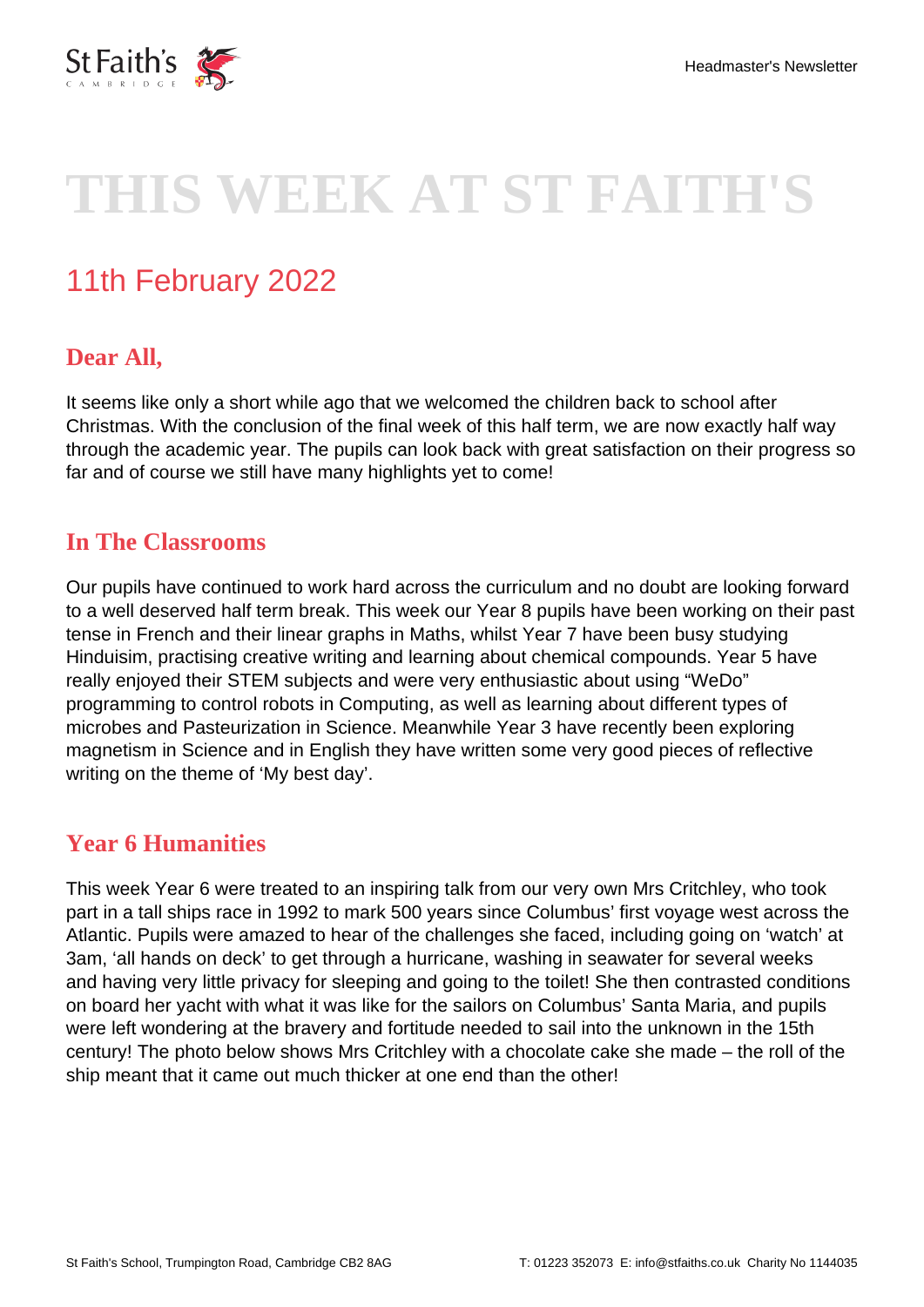



#### **Academic**

6F have recently been involved in some fascinating cross-curricular work. As background to their class novel, Journey to the River Sea by Eva Ibbotson, they have undertaken the task of independently researching and planning their own PowerPoints which they then presented to the class for review. They were commended for their research, the selection and range of material chosen, the quality and appropriateness of the visual presentation of their ideas and how well they presented to the class. A selection of the PowerPoints can be found in the index of this newsletter.

#### **Art**

Below is a selection of the artwork which has been produced at school and at home, by the Year 8 Art Enrichment Group since September. The pupils in this group have worked hard to learn new processes and to develop their skills and talents; some pupils have undertaken the challenge to produce an impressive art portfolio which has supported their Art Scholarship application to their future school. In these portfolios, each pupil has displayed creativity, ambition, aptitude, a broad and varied range of artistic skills, and above all a strong commitment to Art & Design.

# **Pre Prep Book Character Dressing Up Day**

On Friday, Pre Prep pupils were invited to dress up as their favourite book characters. Amongst the many characters, from Harry Potter to multiple princesses across the year groups, we also had Fantastic Mr Fox, Little Red Riding Hood, Matilda, Cleopatra, Beowolf and Mary Poppins. Staff also enjoyed dressing up as much as the children! We hope pupils will enjoy some of their favourite stories at home during half term and enjoy a visit to the local library.

# **Once Upon a Time…**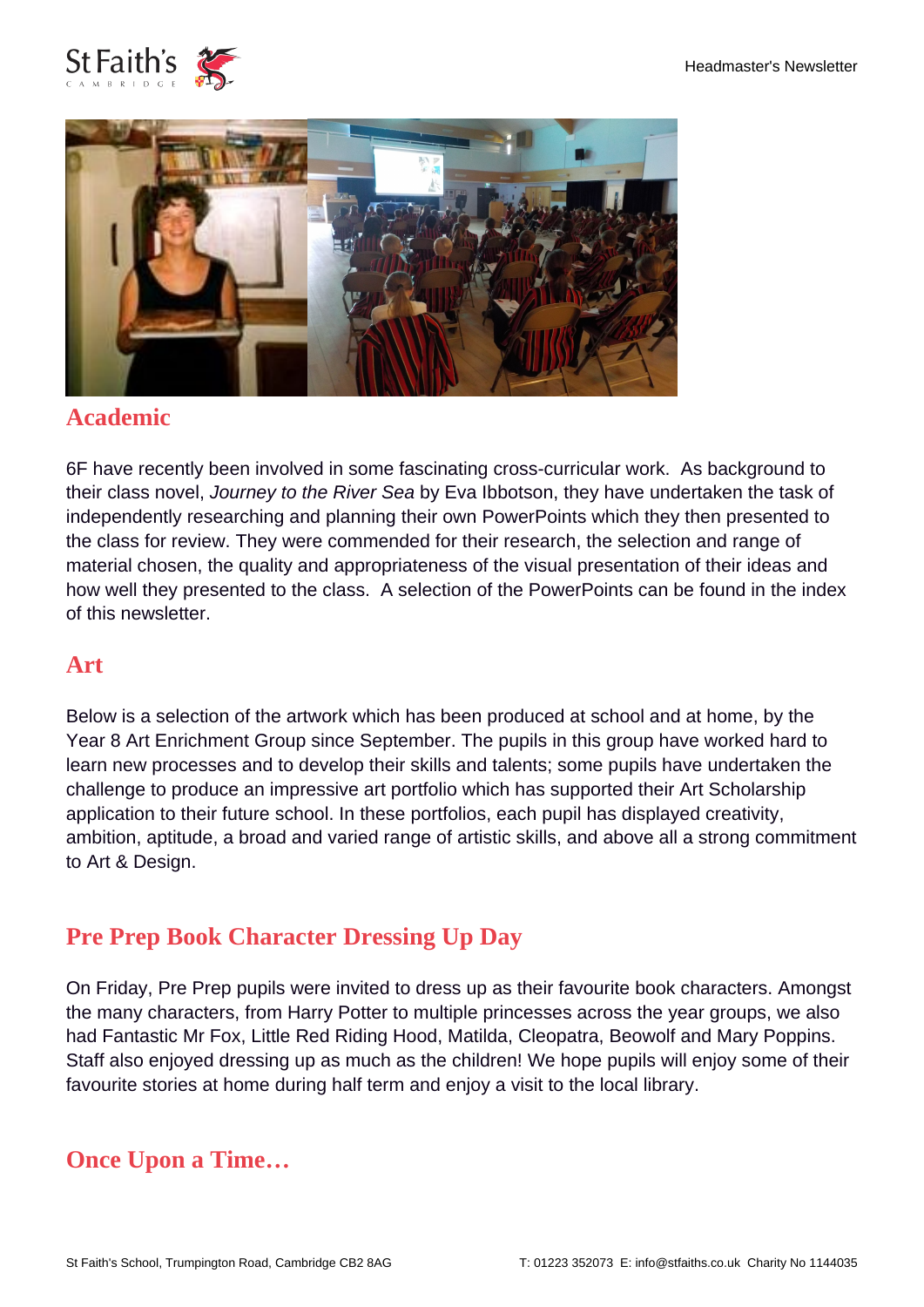

This week Foundation have been reading the story of 'The Jolly Postman' as part of their topic 'Once upon a time'. They have been writing letters to one another and drawing maps. They have also had great fun using balance bikes to deliver post to different fairy tale characters. On Friday, as part of their 'Book Week' celebrations, they enjoyed visiting some of these story characters, making potions with the Wicked Witch, making crowns to celebrate Cinderella's wedding, and trying porridge with Mummy Bear.

# **Lifebus Education Visit**

Over the past two weeks, pupils in Foundation through to Year 6 have had the privilege of visiting the Lifebus. The sessions complement and enhance the topics covered in our PSHCE (Personal Social Health and Citizenship Education) curriculum.

Year 5 enjoyed learning about their different emotional needs and ranking these in order of importance for their group. They also learned about each of the systems of the human body, with fascinating facts such as if you lined up all of the blood vessels in one adult they would stretch half way to the moon. They were also surprised to discover that the area of adult lungs flattened out would cover an entire tennis court! They then discussed the physical needs we have to stay alive – like food, water and oxygen, and the importance of our physical and emotional needs being in balance, and the different factors that might make us feel out of balance. To finish the session, the children picked up on a theme covered earlier this term in PSHCE lessons, assertiveness. After watching a video, pupils picked out what had made the characters act assertively and then tried to use these points and develop skills in their own role play.

#### **Second Hand Book Sale**

Thank you to everyone who donated books to the Year 3-8 book sale and all of those who came and enjoyed choosing new reading material. It was lovely to see so many children looking through the sale and giving books a new home. We raised over £300 in total and this money will go towards future Eco-Committee and School Council projects, chosen by the children. We are hoping to run another sale in the Summer Term after which, any remaining books will be donated to charities.

# **Special Menu for Start of Winter Olympics**

This week, we have been marking the start of the Beijing Winter Olympics 2022 with a specially themed menu at lunchtimes. Mr Burt and the Chartwells catering team produced an array of